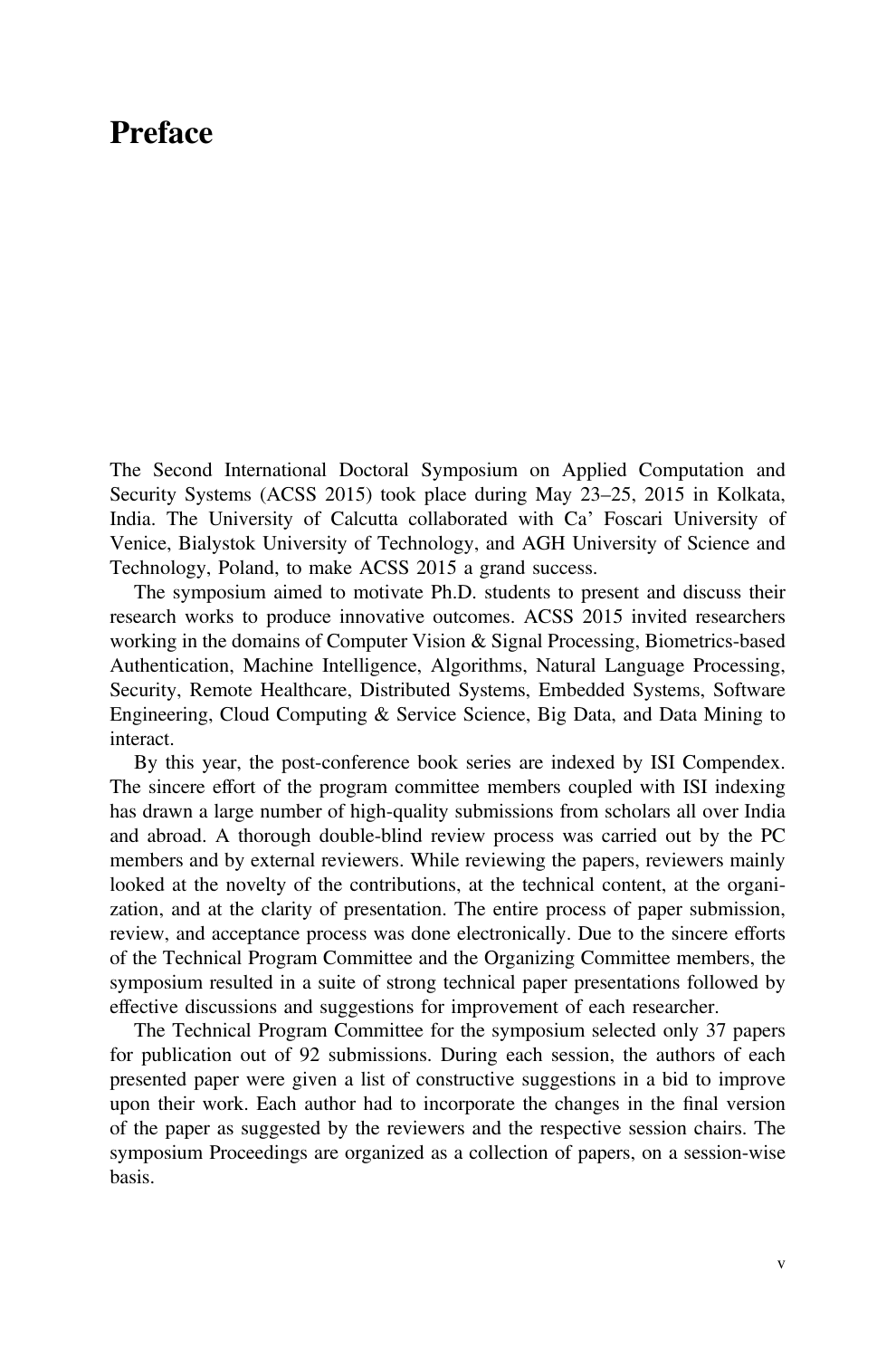We take this opportunity to thank all the members of the Technical Program Committee and the external reviewers for their excellent and time-bound review works. We thank all the sponsors who have come forward toward the organization of this symposium. These include Tata Consultancy Services (TCS), Springer India, ACM India, M/s Business Brio, and M/s Enixs. We appreciate the initiative and support from Mr. Aninda Bose and his colleagues in Springer for their strong support toward publishing this post-symposium book in the series "Advances in Intelligent Systems and Computing." Last but not least, we thank all the authors without whom the symposium would not have reached this standard.

On behalf of the editorial team of ACSS 2015, we sincerely hope that this book will be beneficial to all its readers and motivate them toward further research.

> Rituparna Chaki Agostino Cortesi Khalid Saeed Nabendu Chaki